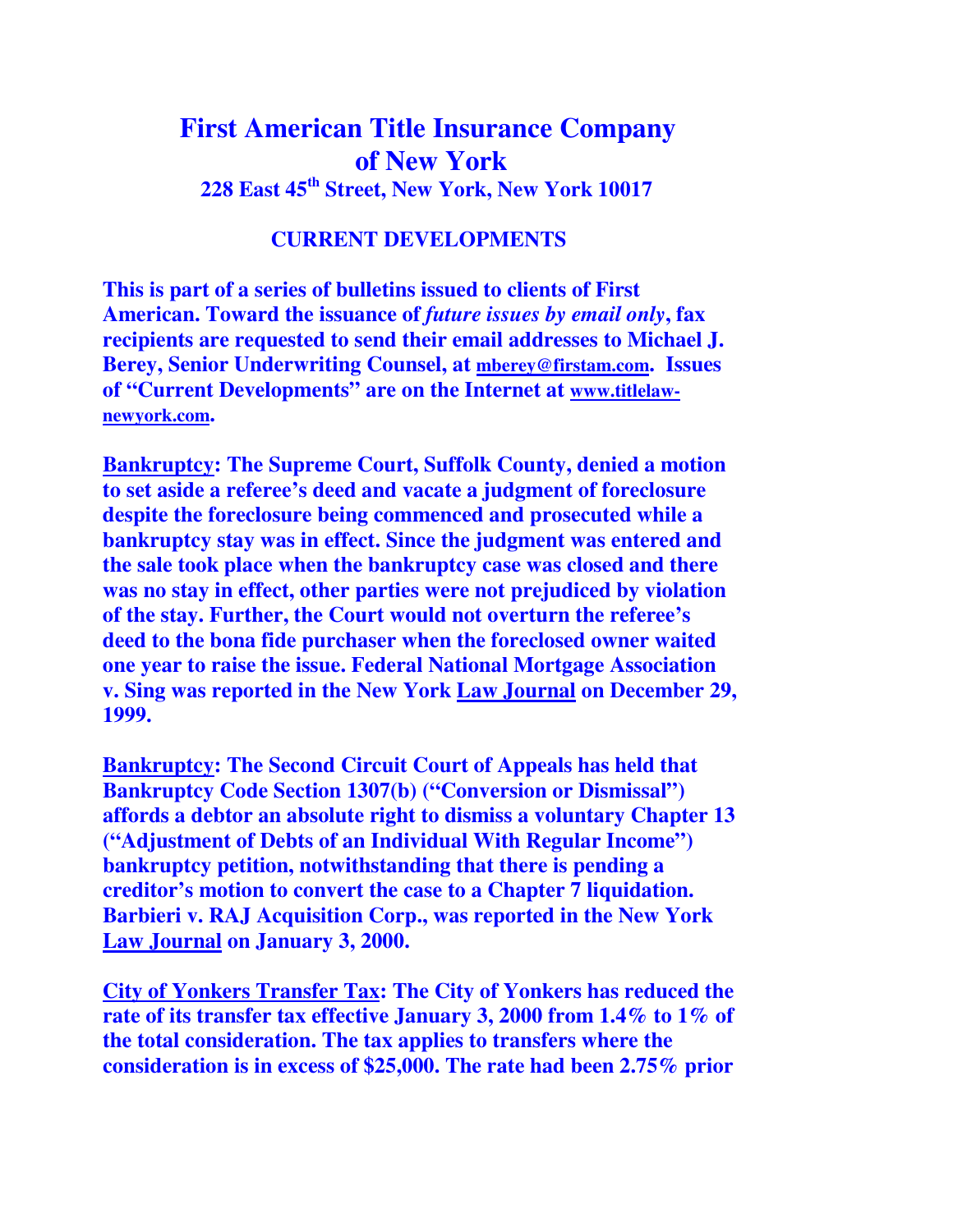**to January 1, 1999. For further information contact Jean Partridge at 914-428-3433.**

**Credit Line Mortgages: A Declaratory Ruling issued by the State Department of Taxation and Finance on November 9, 1999 states that the period in which a borrower under a home equity credit line mortgage can obtain re-advances may be extended without the payment of additional mortgage recording tax if the draw period is extended by an agreement** *recorded* **prior to conclusion of the original draw period under a provision in the original mortgage allowing for a right to extend the draw period or authorizing later execution of an agreement to change the loan terms. This Ruling will be applied to credit line mortgages recorded on and after April 1, 2000. The Department advises that it will allow a pre-April 1, 2000 credit line mortgage to be modified to provide for an extension of the draw period after April 1 even when the draw period has expired. The Ruling can be downloaded from the Internet at URL http://www.tax.state.ny.us/pdf/memos/Mortgage/m99\_3r.pdf.** 

**Eminent Domain: The Supreme Court, New York County, has held that a month-to-month SRO tenant, whose occupancy was protected under the Rent Stabilization Laws, does not have a property interest which entitles him to compensation upon the condemnation of the building in which he resides. Matter of Dormitory Authority of the State of New York v. Davis was reported in the New York Law Journal on December 8, 1999.** 

**Foreclosure: The Appellate Division, Second Department, has held that a tenant in common is a necessary party in the foreclosure of a mortgage encumbering the interest of its co-tenant. Since the foreclosing party will ultimately commence a partition action, the tenant in common has a "real and substantial interest in the outcome of the foreclosure". Capital Resources Co. v. Prewitt, decided November 1, 1999, is reported at 697 NYS 2d 320.**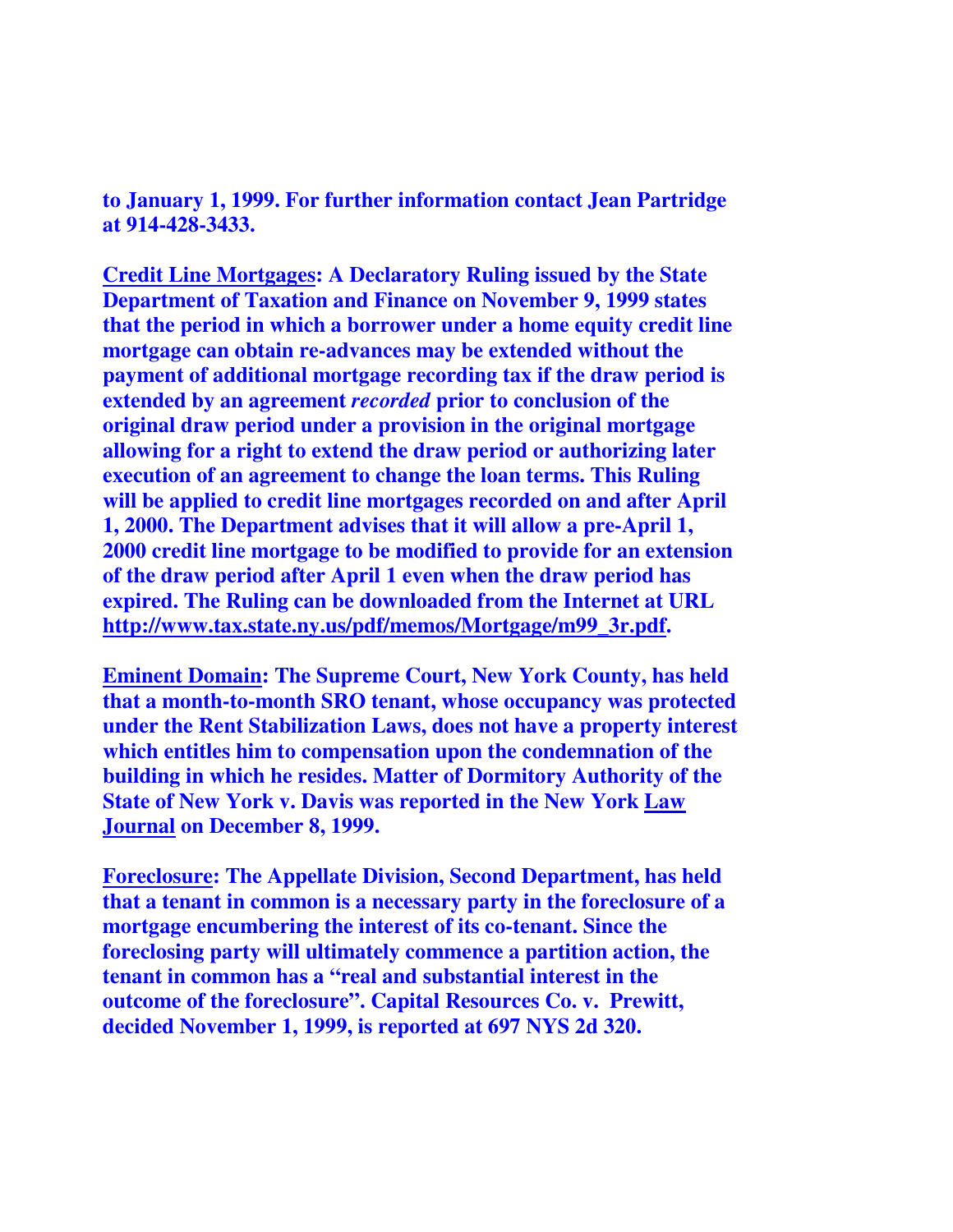**Federal Tax Liens: The United States Supreme Court has held that a disclaimer of an inheritance, creating under state law the fiction that the heir predeceased the decedent and thereby preventing the heir's creditors from reaching the disclaimed property, does not defeat the enforcement of federal tax liens filed against the disclaimant. The inheritance being a property interest under state law, federal law is applied to determine whether that interest is "property" or "rights to property" under 26 USC Section 6321 ("Lien for taxes") and subject to levy for unpaid federal taxes. The Court noted that inheritances or devises disclaimed under state law are not specifically exempt from levy under Code Section 6334 ("Property exempt from levy"). Drye v. United States, decided December 7, 1999, reported at 120 S. Ct. 474, can be found on the Internet at http://laws.findlaw.com/US/000/98-1101.htm.** 

**Fraudulent Conveyances: The Appellate Division, Second Department, in a case involving the determination of who was entitled to surplus money after a foreclosure sale, has held that a judgment creditor who did not have an action pending against the fee owner when the property was "fraudulently" conveyed cannot attack the conveyance under Debtor and Creditor Law Section 273 a ("Conveyances by defendants"). The creditor may attack the conveyance under Debtor and Creditor Law Section 276 ("Conveyances made with intent to defraud"). North Fork Bank v. Schmidt, decided October 18, 1999, is reported at 697 NYS 2d 106.** 

**Husband and Wife: A marital residence in Staten Island was transferred to the wife pursuant to a judgment of divorce. The Supreme Court, Richmond County, held that there being nothing stated in the judgment or the stipulation of settlement, the terms of which were incorporated in the judgment, as to the payment or other disposition of mortgages on the property, the wife took title subject to the mortgages. Payments of the mortgage loan not being made by the wife but by the husband were to be treated as payments he was making in lieu of maintenance. Raninga v. Raninga was reported in the New York Law Journal on December 21, 1999.**